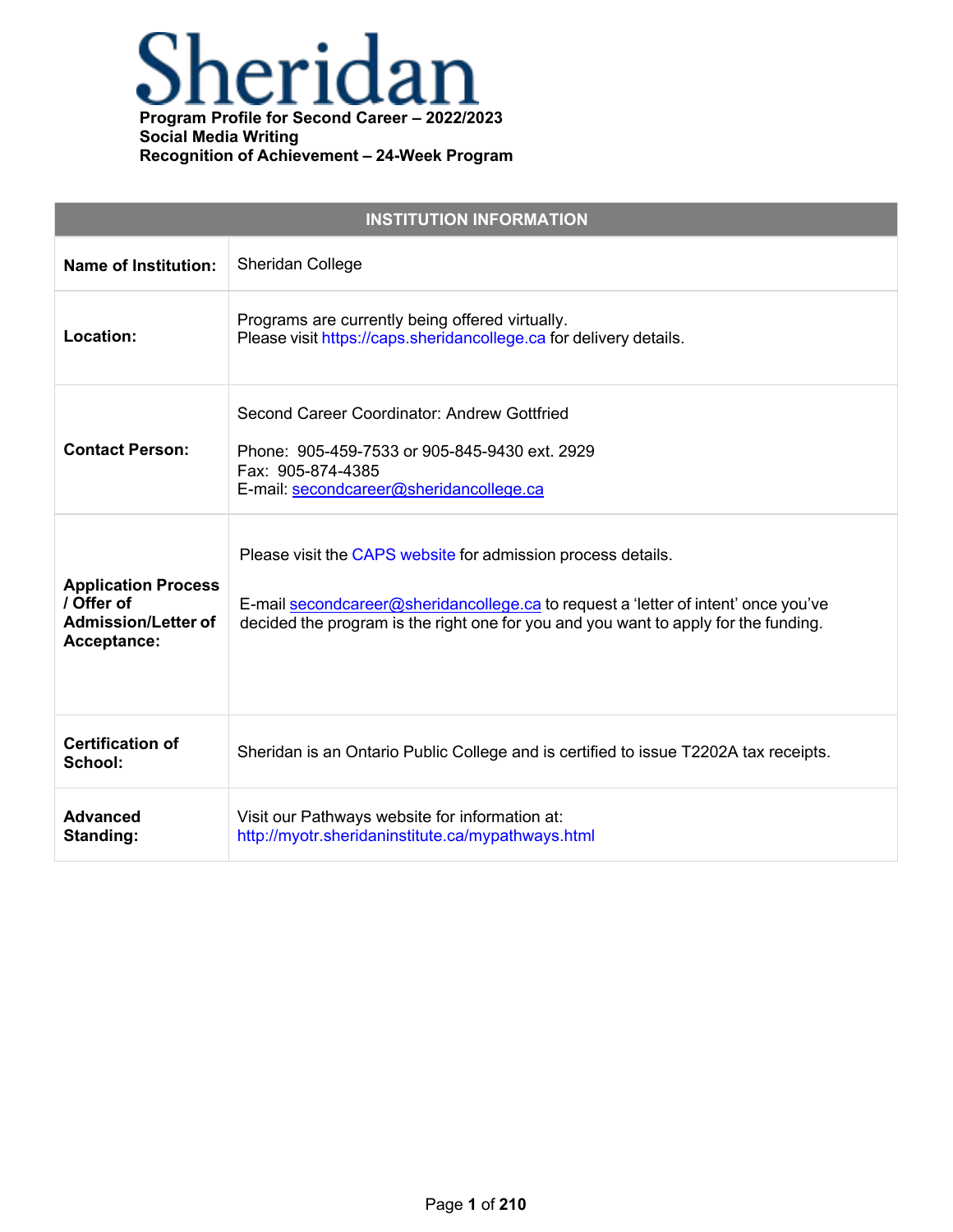

| <b>PROGRAM INFORMATION</b>                                                               |                                                                                                                                                                                                                                                                                                                                                                                   |                             |  |
|------------------------------------------------------------------------------------------|-----------------------------------------------------------------------------------------------------------------------------------------------------------------------------------------------------------------------------------------------------------------------------------------------------------------------------------------------------------------------------------|-----------------------------|--|
| Program Name/<br><b>Credential:</b>                                                      | Social Media Writing / Recognition of Achievement                                                                                                                                                                                                                                                                                                                                 |                             |  |
| <b>Program-Specific</b><br><b>Admission</b><br><b>Requirements:</b>                      | https://caps.sheridancollege.ca/products/digital-media-series.aspx                                                                                                                                                                                                                                                                                                                |                             |  |
|                                                                                          | 2                                                                                                                                                                                                                                                                                                                                                                                 |                             |  |
|                                                                                          | $\mathbf 2$                                                                                                                                                                                                                                                                                                                                                                       |                             |  |
| <b>Program Offered</b><br><b>SEPTEMBER 2022</b><br><b>Start/End dates by</b><br>semester | Sept 12 2022<br>1<br>$\overline{\mathbf{2}}$<br>to<br>to<br>Dec 16 2022                                                                                                                                                                                                                                                                                                           | Jan 9 2023<br>Apr 14 2023   |  |
| <b>Program Offered</b><br><b>JAN 2023</b><br><b>Start/End dates by</b><br>semester       | Jan 9 2023<br>$\overline{\mathbf{2}}$<br>1<br>to<br>to<br>Apr 14 2023                                                                                                                                                                                                                                                                                                             | May 8 2023<br>Aug 11 2023   |  |
| <b>Program Offered</b><br><b>MAY 2023</b><br><b>Start/End dates by</b><br>semester       | May 8 2023<br>2<br>to<br>to<br>Aug 11 2023                                                                                                                                                                                                                                                                                                                                        | Sept 12 2023<br>Dec 16 2023 |  |
| Program Length/<br><b>Hours/Weeks:</b>                                                   | Program duration (weeks): 24<br>Total instructional hours: 60<br>Programs starting in September have a holiday break of approximately 3 weeks.<br>Programs starting in January and May run continuously over 8 months (no summer<br>break), with two weeks between semesters.<br>Students will be notified about their class schedule prior to the beginning of each<br>semester. |                             |  |
| <b>Class Size:</b>                                                                       | Approximately 35                                                                                                                                                                                                                                                                                                                                                                  |                             |  |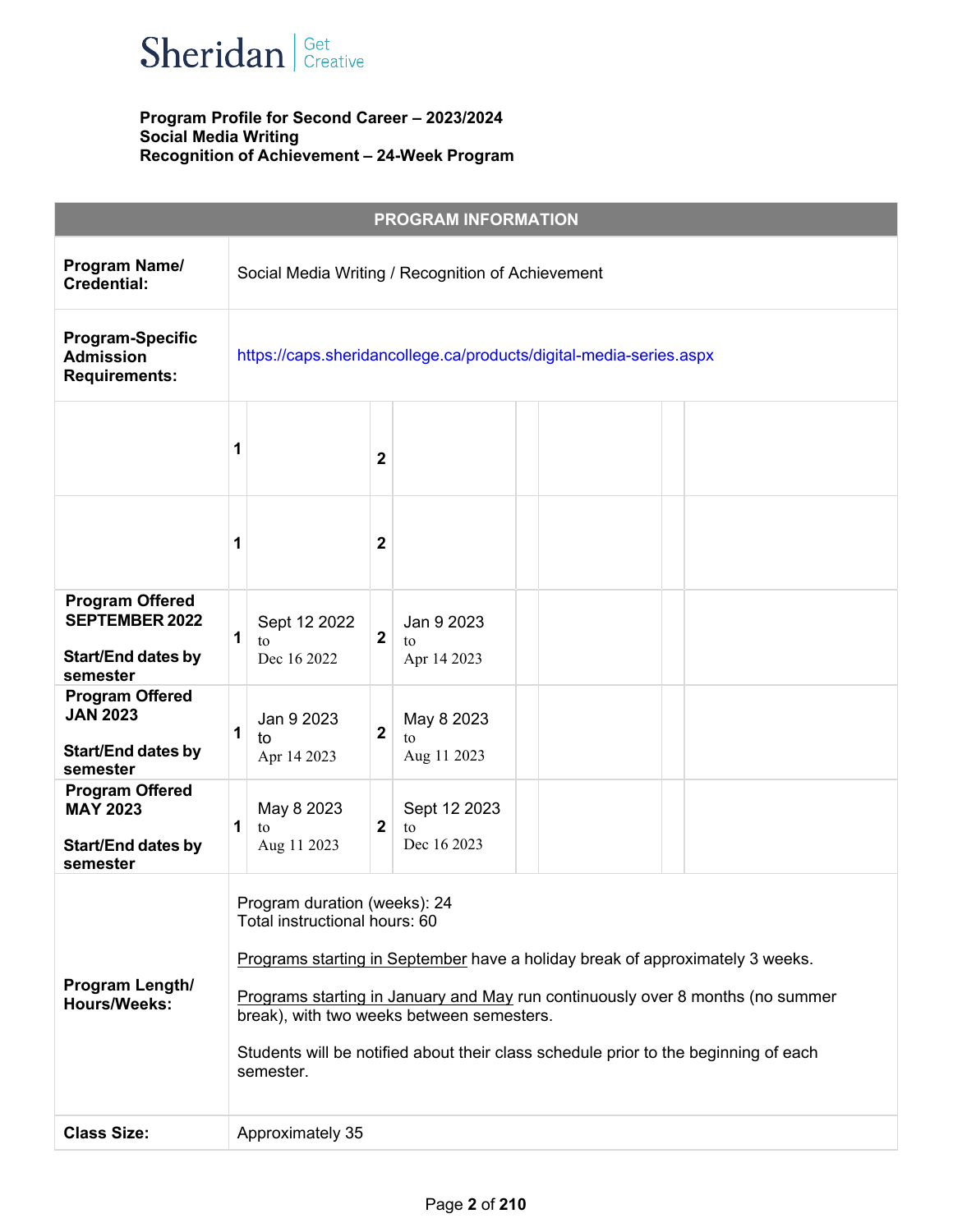

| <b>Course Outline:</b> | https://www.sheridancollege.ca/programs/courses/course-outline-search |
|------------------------|-----------------------------------------------------------------------|
|                        |                                                                       |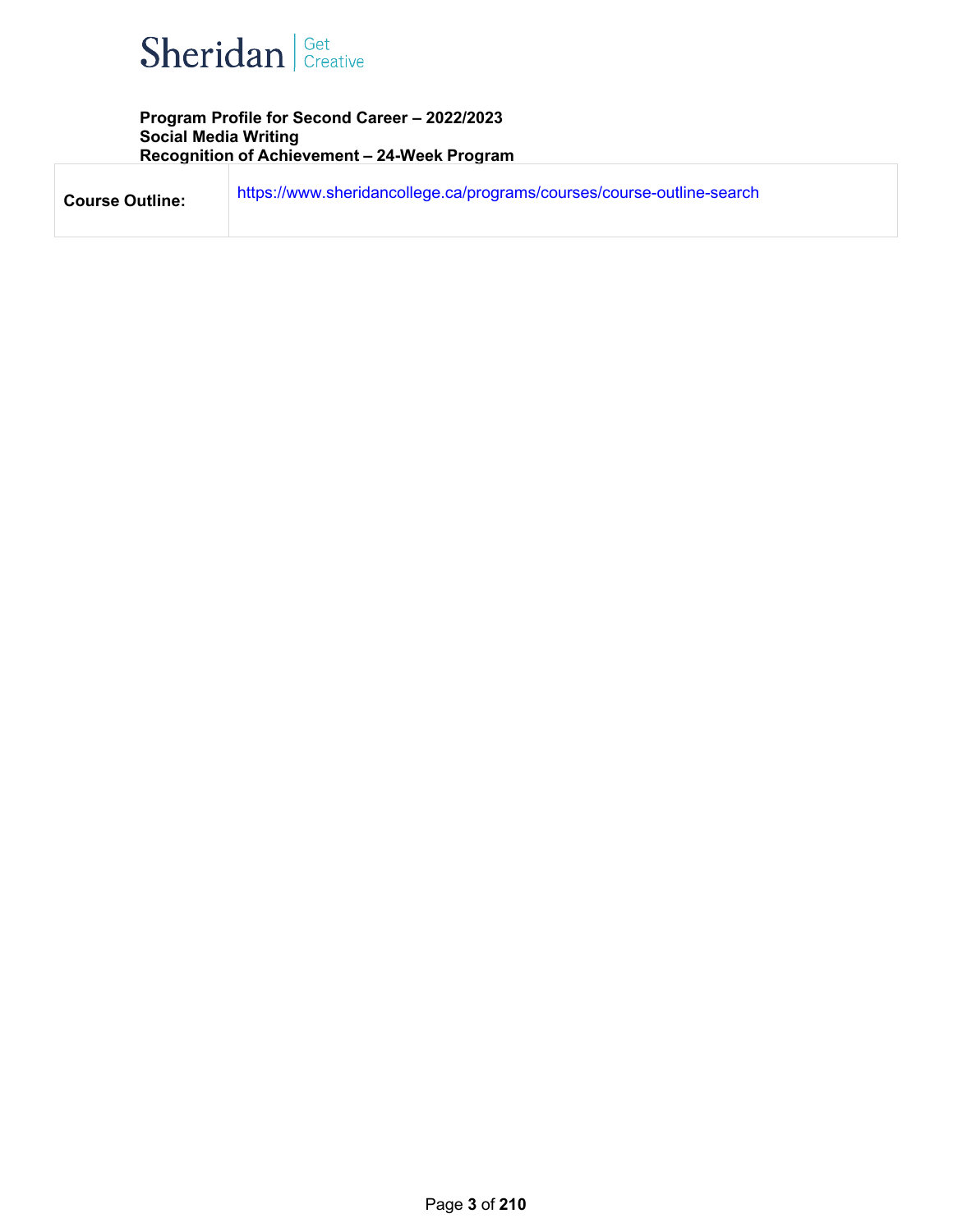

|                                                                                                       | \$987.66                                                                                                                                                                                                                                                |
|-------------------------------------------------------------------------------------------------------|---------------------------------------------------------------------------------------------------------------------------------------------------------------------------------------------------------------------------------------------------------|
| <b>Annual Tuition:</b>                                                                                | https://caps.sheridancollege.ca/products/digital-media-series.aspx                                                                                                                                                                                      |
| (applicable at time<br>of publication -<br>subject to change<br>without notice)                       | Tuition fees are regulated by the Ministry of Advanced Education and Skills Development<br>and a change could be made by action of the Ontario Government.                                                                                              |
|                                                                                                       | As the Fee Guide is prepared in advance, Sheridan reserves the right to make changes<br>due to errors and omissions. Additional fees will apply for some programs with a modified<br>curriculum. All information provided is current as of publication. |
| Parking:<br>(applicable at time<br>of publication -<br>subject to change<br>without notice)           | https://epark.sheridancollege.ca/                                                                                                                                                                                                                       |
| <b>Book Costs:</b><br>(applicable at time<br>of publication -<br>subject to change<br>without notice) | \$0                                                                                                                                                                                                                                                     |
| <b>Other Costs:</b>                                                                                   | Ancillary fees - \$224.55                                                                                                                                                                                                                               |
| <b>Payment Policy for</b><br><b>Second Career:</b>                                                    | Purchase your course from our CAPS website when the courses become available and<br>provide your receipt to your ministry.                                                                                                                              |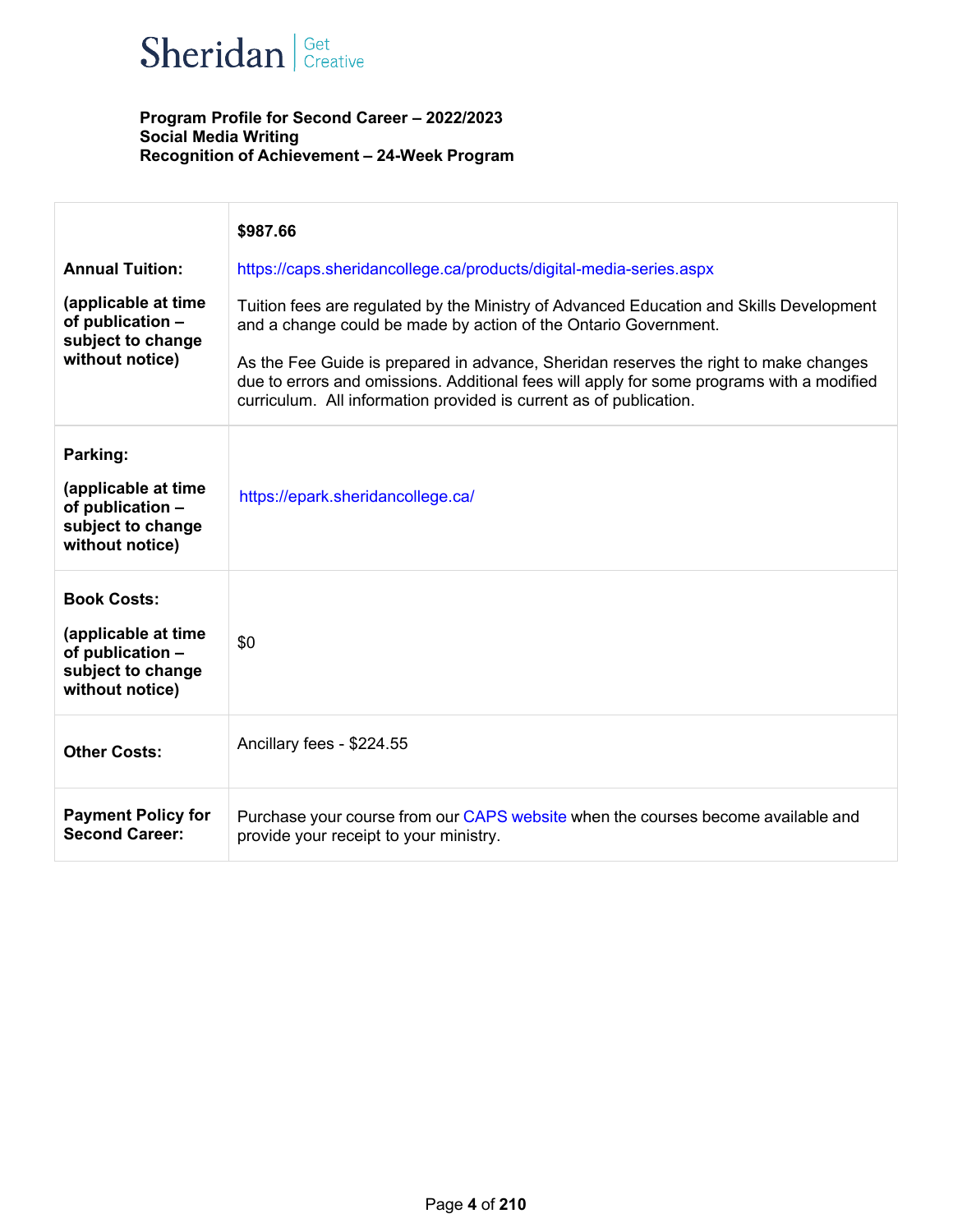

| <b>Withdrawal/Refund</b><br><b>Policy</b>                                                                             | For refunds or withdrawals, please visit:<br>https://caps.sheridancollege.ca/student-guide/transfers-refunds-and-withdrawals.aspx<br>Please note: As a Second Career-funded student, all refunds are to be returned to your<br>funder.                                                                                                                              |  |
|-----------------------------------------------------------------------------------------------------------------------|---------------------------------------------------------------------------------------------------------------------------------------------------------------------------------------------------------------------------------------------------------------------------------------------------------------------------------------------------------------------|--|
| <b>Your Second Career</b><br>and Career<br><b>Opportunities:</b>                                                      | This program is designed to help students better understand how to promote themselves<br>on the web. Communicating online is vastly different than in-person - learn the<br>fundamentals of promoting yourself, your business, or your blog to the world.                                                                                                           |  |
| <b>Please identify the</b><br>main skill learners<br>can expect to gain<br>upon completion of<br>the micro-credential | Learners will better understand how to promote themselves on the web by<br>$\bullet$<br>understanding the fundamentals of promoting yourself, your business, or your blog<br>to the world.                                                                                                                                                                          |  |
| <b>Method of</b><br>Instruction:                                                                                      | blended                                                                                                                                                                                                                                                                                                                                                             |  |
| <b>Equipment</b><br><b>Availability:</b>                                                                              | Students will have access to computers in open access computer labs.                                                                                                                                                                                                                                                                                                |  |
| <b>Instructor</b><br><b>Qualifications:</b>                                                                           | Our faculty is hired based on a combination of industry experience and academic<br>qualifications. Most faculty have relevant Master's degrees and/or professional<br>certifications where applicable.<br>Our faculty is provided with opportunities to engage in professional development to<br>ensure currency in their field and proficiency in teaching adults. |  |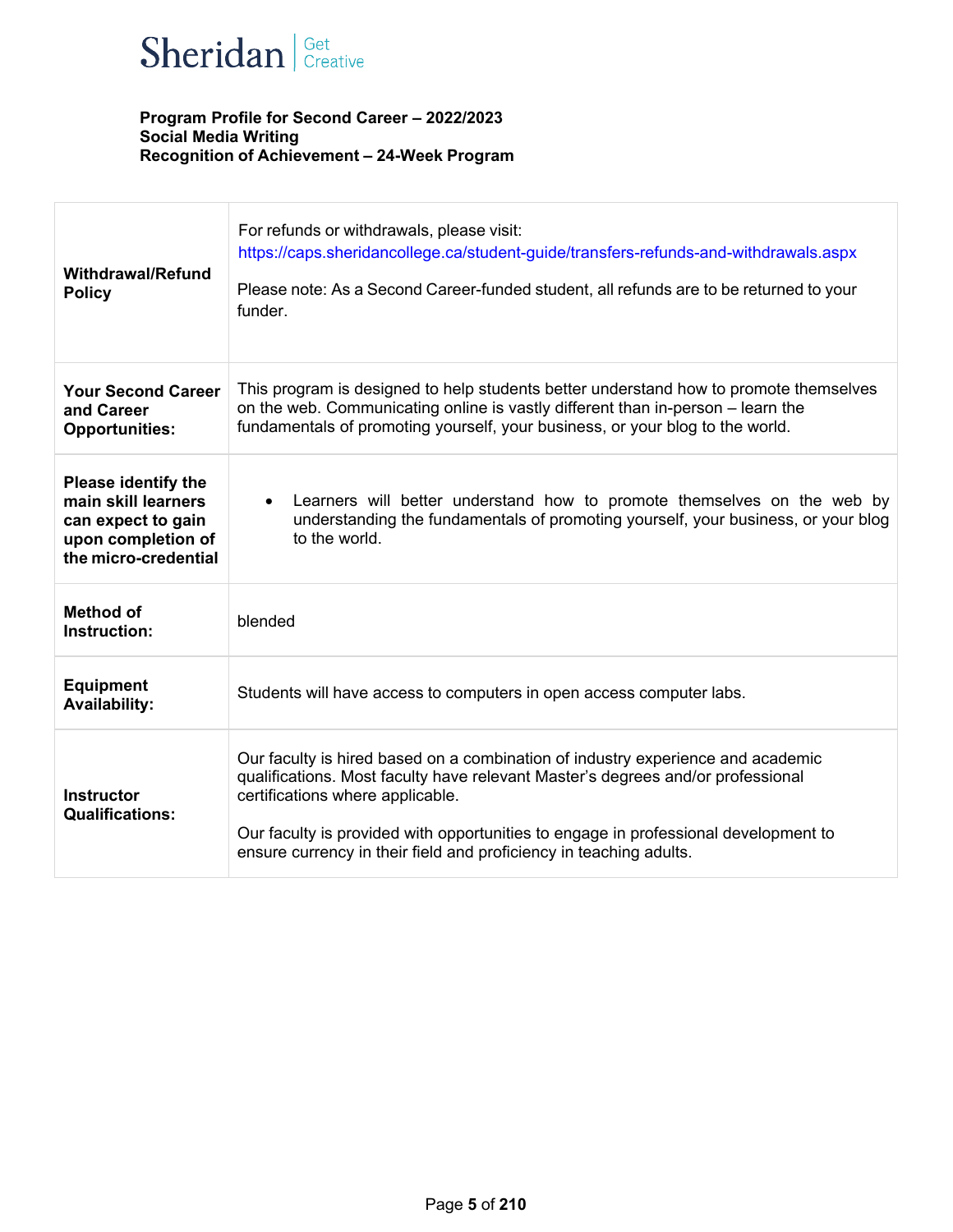

| <b>Curriculum Design:</b>                                                         | All programs are designed and kept up to date with input from Research and Innovation<br>teams which include representation from employers and industry organizations.<br>The Centre for Teaching and Learning at Sheridan oversees the design of new programs<br>and courses and maintains a schedule of program review to keep programs up to date.                                                                                                                                                                                                                                                                   |  |
|-----------------------------------------------------------------------------------|-------------------------------------------------------------------------------------------------------------------------------------------------------------------------------------------------------------------------------------------------------------------------------------------------------------------------------------------------------------------------------------------------------------------------------------------------------------------------------------------------------------------------------------------------------------------------------------------------------------------------|--|
| <b>Evaluation of</b><br>Instructors,<br><b>Courses and</b><br>Programs:           | Students have the opportunity to complete a formal evaluation of the course and instructor<br>at the end of each course.<br>Public colleges must survey students, graduates and employers as mandated by the<br>Ministry of Advanced Education and Skills Development to obtain information on Key<br>Performance Indicators (KPIs). Please visit:<br>https://www.sheridancollege.ca/about/administration-governance/policies-accountability/<br>key-performance-indicators                                                                                                                                             |  |
| <b>Physical Facilities:</b>                                                       | Sheridan classrooms and campus facilities are accessible and are designed to support a<br>wide range of applied learning activities. Classrooms and labs are equipped with modern<br>technology, including digital AV teaching and learning aids. Our Trafalgar, Davis and<br>Hazel McCallion campuses have physical fitness facilities, full-service cafeterias, modern<br>learning resource centres and vibrant student centres which contribute to supporting<br>student learning and life. Each campus has attractive grounds that provide a relaxing<br>counterpoint to the hustle and bustle of student activity. |  |
| <b>Additional Supports</b><br>and Resources:                                      | As a public college, Sheridan is able to offer a full range of student services and supports.<br>Please review our services by visiting:<br>https://www.sheridancollege.ca/student-life/student-services                                                                                                                                                                                                                                                                                                                                                                                                                |  |
| <b>Accessibility:</b>                                                             | The Accessible Learning Services Office facilitates equal access for eligible students with<br>disabilities by coordinating reasonable academic accommodations and support services.<br>For more information on student accommodations, please visit:<br>https://www.sheridancollege.ca/student-life/student-services/accessible-learning-services                                                                                                                                                                                                                                                                      |  |
| <b>Key Performance</b><br>Indicators (KPI) -<br>(graduation,<br>employment rates) | https://www.sheridancollege.ca/about/administration-governance/policies-accountability/<br>key-performance-indicators                                                                                                                                                                                                                                                                                                                                                                                                                                                                                                   |  |
| <b>ADDITIONAL NOTES</b>                                                           |                                                                                                                                                                                                                                                                                                                                                                                                                                                                                                                                                                                                                         |  |